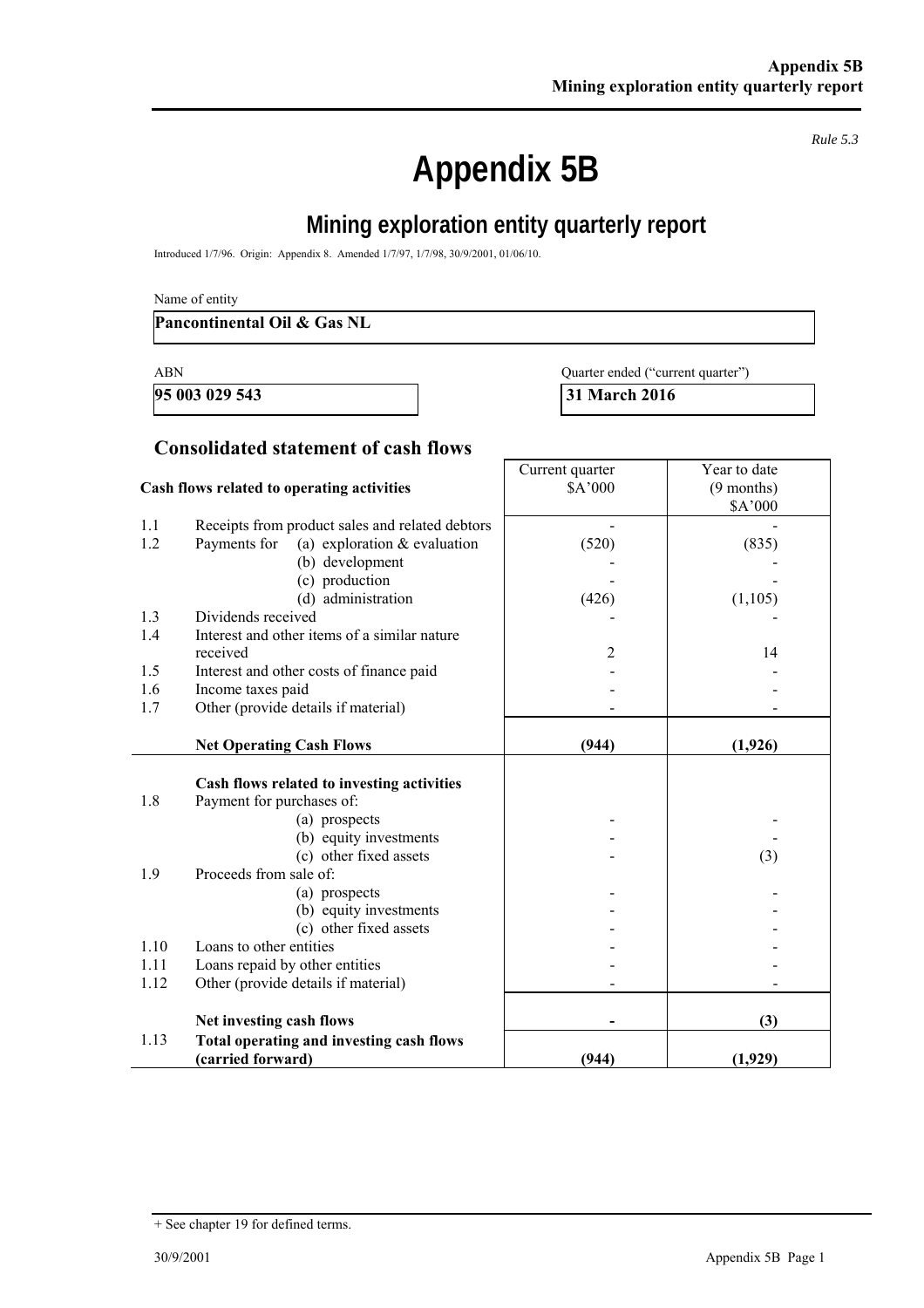| 1.13 | Total operating and investing cash flows      |       |         |
|------|-----------------------------------------------|-------|---------|
|      | (brought forward)                             | (944) | (1,929) |
|      |                                               |       |         |
|      | Cash flows related to financing activities    |       |         |
| 1.14 | Proceeds from issues of shares, options, etc. | 1,011 | 1,749   |
| 1.15 | Proceeds from sale of forfeited shares        |       |         |
| 1.16 | Proceeds from borrowings                      |       |         |
| 1.17 | Repayment of borrowings                       |       |         |
| 1.18 | Dividends paid                                |       |         |
| 1.19 | Other (provide details if material)           | (24)  | (74)    |
|      | Net financing cash flows                      | 987   | 1,675   |
|      | Net increase (decrease) in cash held          | 43    | (254)   |
|      |                                               |       |         |
| 1.20 | Cash at beginning of quarter/year to date     | 1,064 | 1,346   |
| 1.21 | Exchange rate adjustments to item 1.20        | (29)  | (14)    |
| 1.22 | Cash at end of quarter                        | 1,078 | 1,078   |

## **Payments to directors of the entity and associates of the directors Payments to related entities of the entity and associates of the related entities**

|      |                                                                  | Current quarter<br>\$A'000 |
|------|------------------------------------------------------------------|----------------------------|
| 1.23 | Aggregate amount of payments to the parties included in item 1.2 | 196                        |
| 1.24 | Aggregate amount of loans to the parties included in item 1.10   | Nil                        |
|      |                                                                  |                            |

#### 1.25 Explanation necessary for an understanding of the transactions

|                           | Payments to directors and companies associated with directors as per 1.23 above: |
|---------------------------|----------------------------------------------------------------------------------|
| Technical consulting fees | 125                                                                              |
| Directors' fees           | 71                                                                               |
|                           |                                                                                  |

## **Non-cash financing and investing activities**

2.1 Details of financing and investing transactions which have had a material effect on consolidated assets and liabilities but did not involve cash flows

Commission on AU \$700,000 placement taken in shares; 10,500,000 shares at 0.004.

2.2 Details of outlays made by other entities to establish or increase their share in projects in which the reporting entity has an interest

N/A

<sup>+</sup> See chapter 19 for defined terms.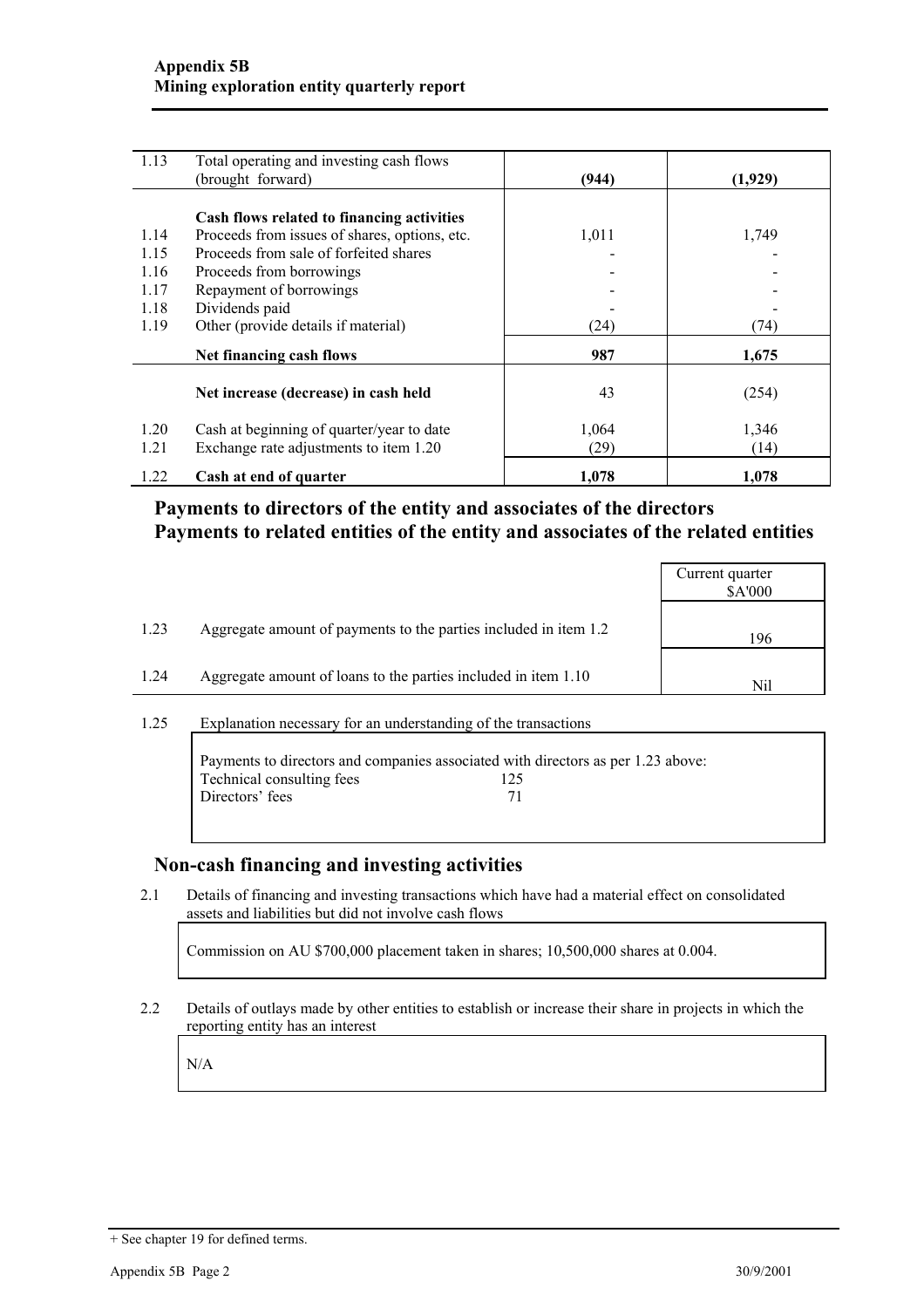## **Financing facilities available**

*Add notes as necessary for an understanding of the position.* 

|     |                             | Amount available<br>\$A'000 | Amount used<br>\$A'000 |
|-----|-----------------------------|-----------------------------|------------------------|
| 3.1 | Loan facilities             | Nil                         | Nil                    |
| 3.2 | Credit standby arrangements | Nil                         | Nil                    |

## **Estimated cash outflows for next quarter**

|     | $\blacksquare$             | \$A'000                  |
|-----|----------------------------|--------------------------|
| 4.1 | Exploration and evaluation | 68                       |
| 4.2 | Development                |                          |
| 4.3 | Production                 | $\overline{\phantom{a}}$ |
| 4.4 | Administration             | 336                      |
|     | <b>Total</b>               | 404                      |

 $\mathsf{r}$ 

## *\*Note – Second Tranche Placement and Share Purchase Plan proceeds are expected in the following quarter*  **Reconciliation of cash**

|     | Reconciliation of cash at the end of the quarter (as<br>shown in the consolidated statement of cash flows) to<br>the related items in the accounts is as follows. | Current quarter<br>A'000 | Previous quarter<br>\$A'000 |
|-----|-------------------------------------------------------------------------------------------------------------------------------------------------------------------|--------------------------|-----------------------------|
| 5.1 | Cash on hand and at bank                                                                                                                                          | 15                       | 142                         |
| 5.2 | Deposits at call                                                                                                                                                  | 1,043                    | 902                         |
| 5.3 | Bank overdraft                                                                                                                                                    |                          |                             |
| 5.4 | Other $-$ Security deposits                                                                                                                                       | 20                       | 20                          |
|     | Total: cash at end of quarter (item 1.22)                                                                                                                         | 1.078                    | 1.064                       |

## **Changes in interests in mining tenements**

|     |                                                                     | Tenement<br>reference | Nature of interest<br>(note (2)) | Interest at<br>beginning<br>of quarter | Interest at<br>end of<br>quarter |
|-----|---------------------------------------------------------------------|-----------------------|----------------------------------|----------------------------------------|----------------------------------|
| 6.1 | Interests in mining<br>tenements relinquished,<br>reduced or lapsed |                       |                                  |                                        |                                  |
| 6.2 | Interests in mining<br>tenements acquired or<br>increased           |                       |                                  |                                        |                                  |

<sup>+</sup> See chapter 19 for defined terms.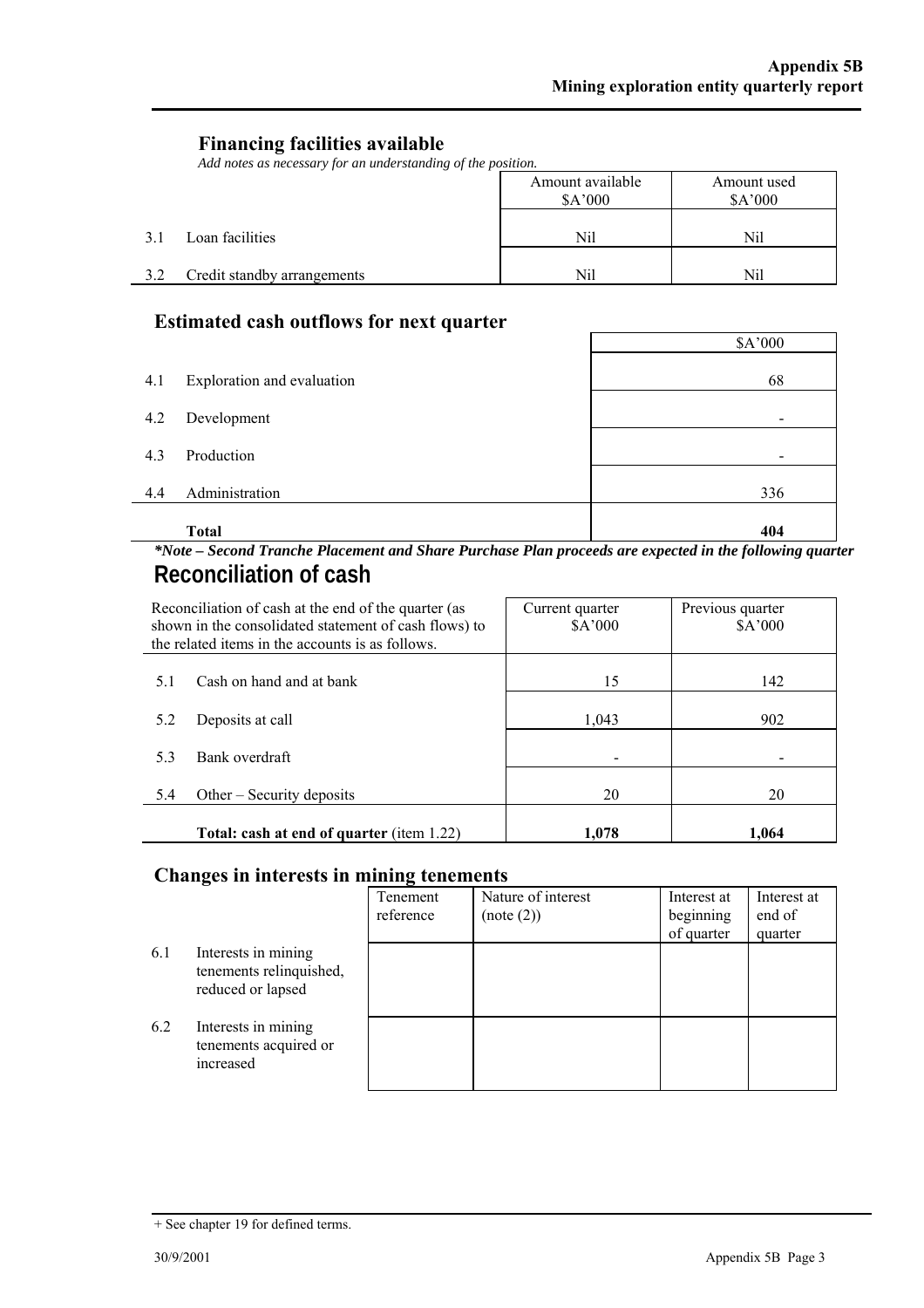#### **Issued and quoted securities at end of current quarter**

*Description includes rate of interest and any redemption or conversion rights together with prices and dates.* 

|         |                                         | Total number      | Number quoted     | Issue price per<br>security (see<br>note 3) (cents) | Amount paid up per<br>security (see note 3)<br>(cents) |
|---------|-----------------------------------------|-------------------|-------------------|-----------------------------------------------------|--------------------------------------------------------|
| 7.1     | Preference                              |                   |                   |                                                     |                                                        |
|         | <sup>+</sup> securities                 |                   |                   |                                                     |                                                        |
|         | (description)                           |                   |                   |                                                     |                                                        |
| 7.2     | Changes during                          |                   |                   |                                                     |                                                        |
|         | quarter                                 |                   |                   |                                                     |                                                        |
|         | (a) Increases<br>through issues         |                   |                   |                                                     |                                                        |
|         | (b) Decreases                           |                   |                   |                                                     |                                                        |
|         | through returns of                      |                   |                   |                                                     |                                                        |
|         | capital, buy-backs,                     |                   |                   |                                                     |                                                        |
|         | redemptions                             |                   |                   |                                                     |                                                        |
| 7.3     | +Ordinary                               | 1,588,244,096     | 1,335,494,096     |                                                     |                                                        |
|         | securities                              |                   |                   |                                                     |                                                        |
| 7.4     | Changes during                          |                   |                   |                                                     |                                                        |
|         | quarter                                 |                   |                   |                                                     |                                                        |
|         | (a) Increases                           | $(a)$ 252,750,000 | (a) $252,750,000$ |                                                     |                                                        |
|         | through issues<br>(b) Decreases         |                   |                   |                                                     |                                                        |
|         | through returns of                      |                   |                   |                                                     |                                                        |
|         | capital, buy-backs                      |                   |                   |                                                     |                                                        |
| 7.5     | <sup>+</sup> Convertible debt           |                   |                   |                                                     |                                                        |
|         | securities                              |                   |                   |                                                     |                                                        |
|         | (description)                           |                   |                   |                                                     |                                                        |
| 7.6     | Changes during                          |                   |                   |                                                     |                                                        |
|         | quarter<br>(a) Increases                |                   |                   |                                                     |                                                        |
|         | through issues                          |                   |                   |                                                     |                                                        |
|         | (b) Decreases                           |                   |                   |                                                     |                                                        |
|         | through securities                      |                   |                   |                                                     |                                                        |
|         | matured, converted                      |                   |                   |                                                     |                                                        |
| 7.7     | Options                                 | Number of Options | <b>ASX</b> Code   | Exercise price                                      | Expiry date                                            |
|         | (description and                        | 2,750,000         | <b>PCLAK</b>      | \$0.1230                                            | 29 November 2016                                       |
| $7.8\,$ | conversion factor)<br>Issued during     |                   |                   |                                                     |                                                        |
|         | quarter                                 |                   |                   |                                                     |                                                        |
| 7.9     | <b>Exercised</b> during                 |                   |                   |                                                     |                                                        |
|         | quarter                                 |                   |                   |                                                     |                                                        |
| 7.10    | <b>Expired during</b>                   |                   |                   |                                                     |                                                        |
|         | quarter                                 |                   |                   |                                                     |                                                        |
| 7.11    | <b>Debentures</b>                       |                   |                   |                                                     |                                                        |
|         | (totals only)                           |                   |                   |                                                     |                                                        |
| 7.12    | <b>Unsecured</b> notes<br>(totals only) |                   |                   |                                                     |                                                        |
|         |                                         |                   |                   |                                                     |                                                        |

<sup>+</sup> See chapter 19 for defined terms.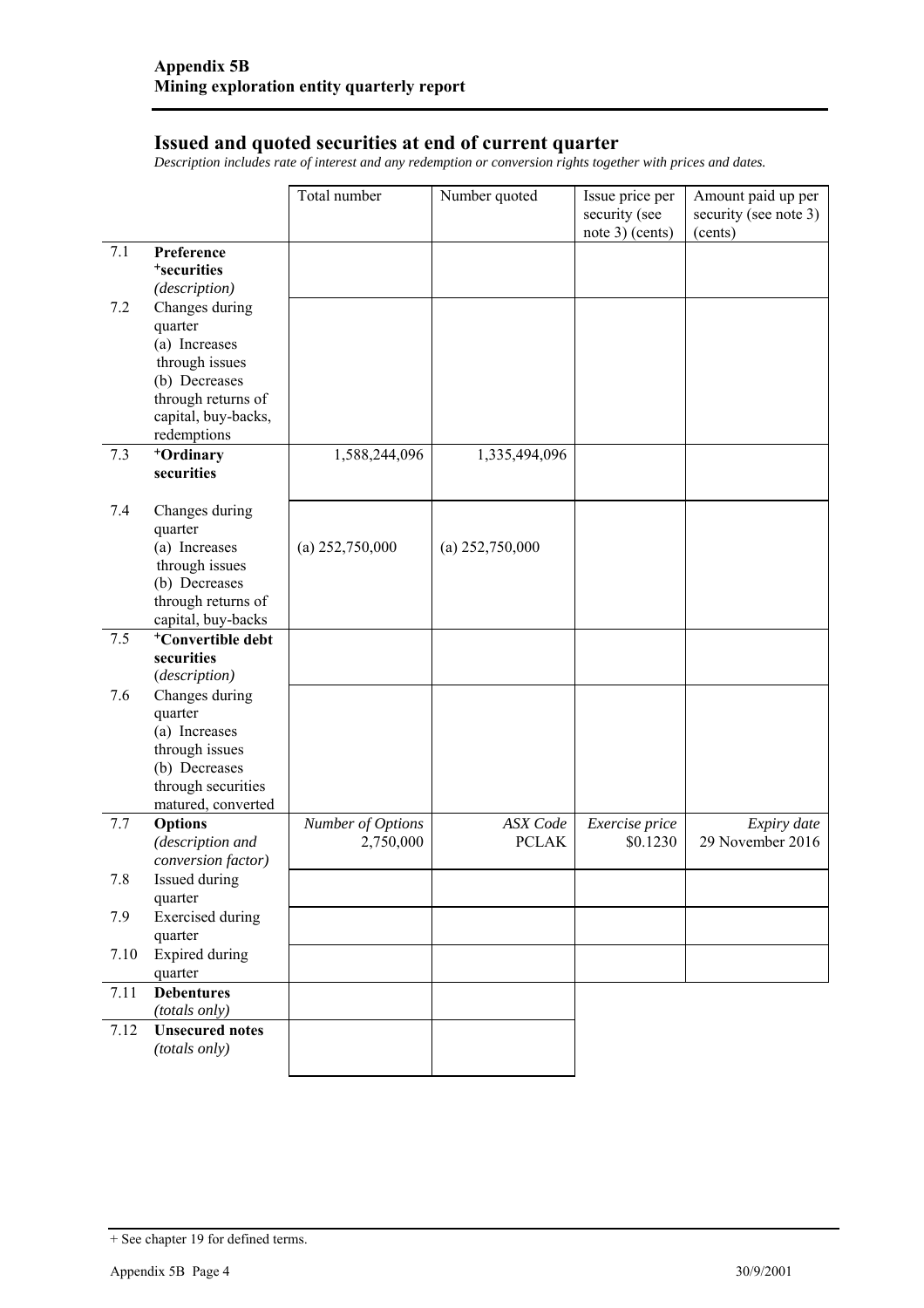## **Compliance statement**

- 1 This statement has been prepared under accounting policies which comply with accounting standards as defined in the Corporations Act or other standards acceptable to ASX (see note 4).
- 2 This statement does give a true and fair view of the matters disclosed.

|            | Lodged electronically | 29 March 2016 |
|------------|-----------------------|---------------|
| Sign here: |                       |               |
|            | (Director)            |               |

 Ernest Anthony Myers Print name: .........................................................

## **Notes**

- 1 The quarterly report provides a basis for informing the market how the entity's activities have been financed for the past quarter and the effect on its cash position. An entity wanting to disclose additional information is encouraged to do so, in a note or notes attached to this report.
- 2 The "Nature of interest" (items 6.1 and 6.2) includes options in respect of interests in mining tenements acquired, exercised or lapsed during the reporting period. If the entity is involved in a joint venture agreement and there are conditions precedent which will change its percentage interest in a mining tenement, it should disclose the change of percentage interest and conditions precedent in the list required for items 6.1 and 6.2.
- 3 **Issued and quoted securities** The issue price and amount paid up is not required in items 7.1 and 7.3 for fully paid securities*.*
- 4 The definitions in, and provisions of, *AASB 1022: Accounting for Extractive Industries* and *AASB 1026: Statement of Cash Flows* apply to this report.
- 5 **Accounting Standards** ASX will accept, for example, the use of International Accounting Standards for foreign entities. If the standards used do not address a topic, the Australian standard on that topic (if any) must be complied with.

== == == == ==

<sup>+</sup> See chapter 19 for defined terms.